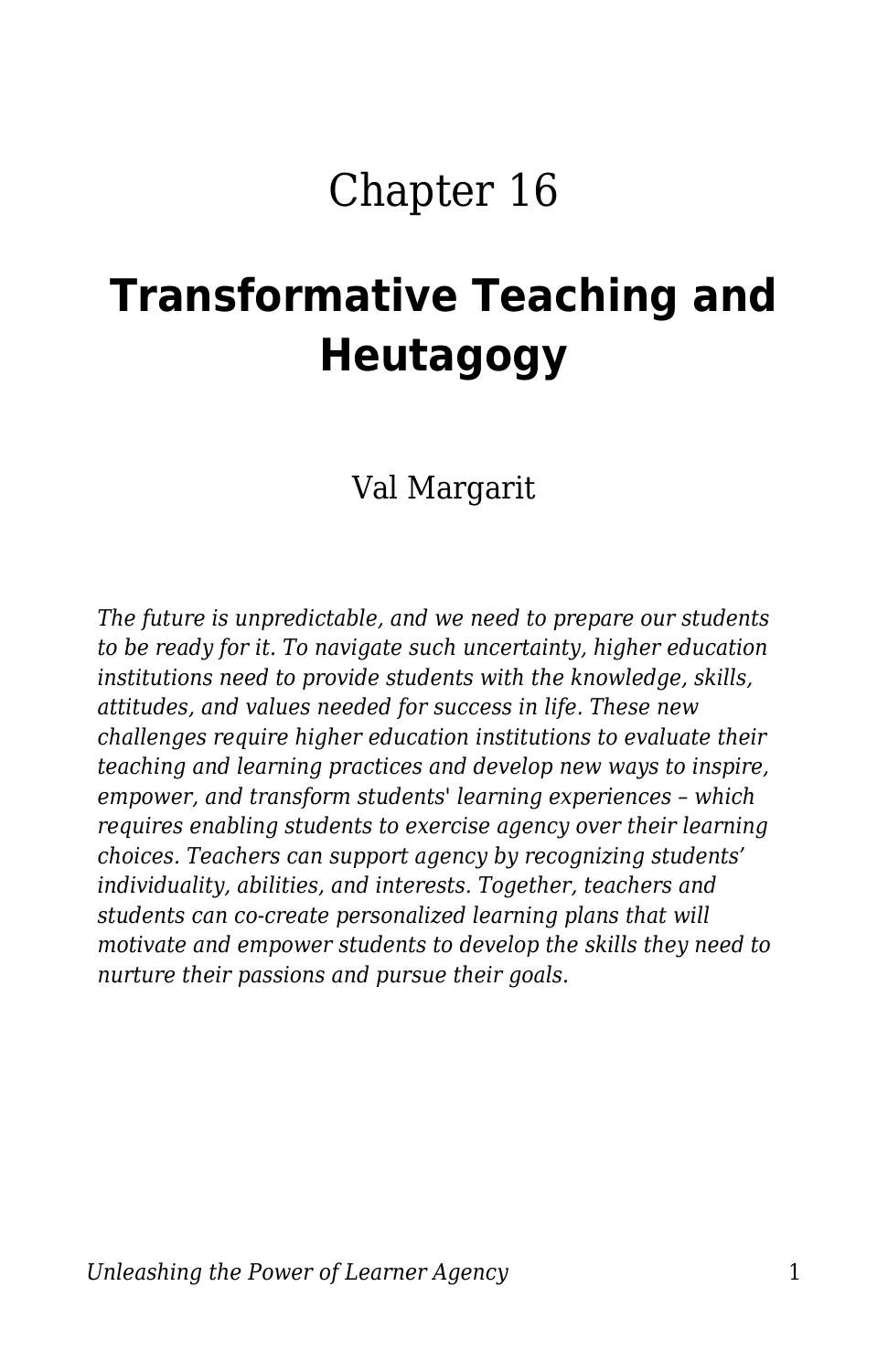### **Introduction**

Universities need to develop curricula with their students' needs in mind and prepare them with skills they need that will allow them to thrive and continually adapt in a complex and rapidly changing world. This skill set consists of noncognitive, cognitive, and job-specific skills. Noncognitive skills such as teamwork, perseverance, motivation, critical thinking, creativity, communication, problem-solving and collaboration are critical to students' success in the classroom and the workplace (Brunello & Schlotter, 2010; Levin, 2012; World Economic Forum, 2016; Ehlers & Kellerman, 2019). Other characteristics needed for managing challenges of the 21st century also include mindsets (Dweck, 2008), and personal qualities (Duckworth & Yeager, 2015). Students are not empty vessels to be filled with knowledge, but rather, whole persons with dreams and aspirations and connections to their world. Educators have the unique opportunity to create transformative learning environments in which students are at the centre of the learning process.

In this chapter, I share personal teaching practices and reflections on how I use heutagogical principles to unleash the power of learner agency and prepare students to thrive in an unpredictable world. I will also share student reflections on the importance of selfdetermined learning.

### **Principles of teaching and learning**

The principles I use are based on the notion of *transformational learning*, which is defined as a process of questioning old assumptions, values, perspectives, and beliefs and making them more open and accessible (Mezirow, 2000). Knowing our students and their world is the first step to designing a transformative learning experience for all.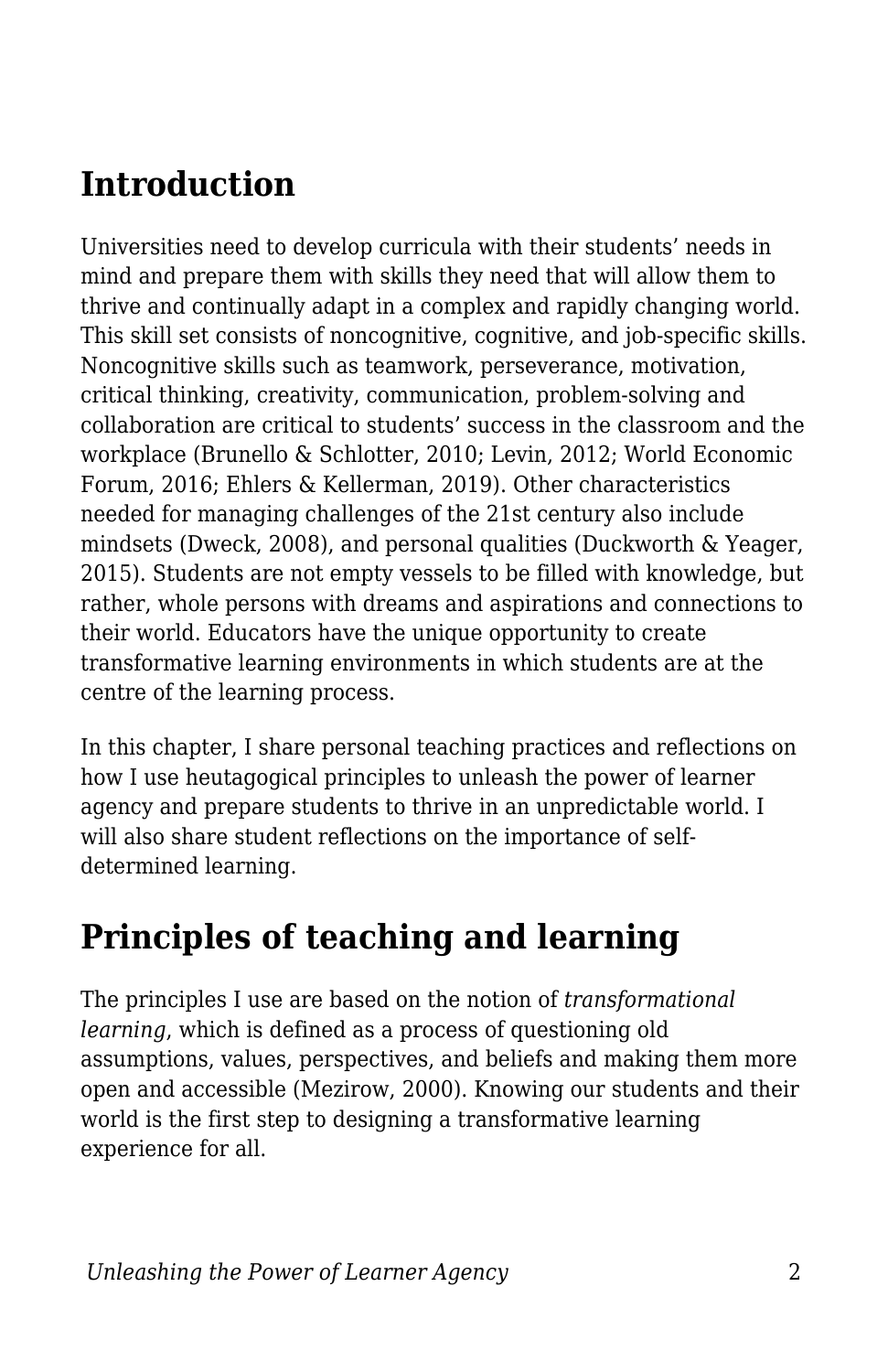The following teaching and learning principles allow me to empower students to believe in their ability to achieve their highest potential. In this section, I will describe why each principle is critical to developing learner agency:

- Knowing your students
- Knowing how your students learn
- Respecting diverse backgrounds, talents, and ways of learning
- Aligning learning objectives, assessments, and instructional activities
- Communicating student-driven expectations and objectives
- Offering formative feedback
- Ongoing learning and reflection

#### **Knowing your students**

Knowing my students involves developing a student profile to identify their motivations, aspirations, and challenges. I gather information from enrolment data and from the students themselves about age, marital status, socioeconomic background, race, and ethnicity, and native versus international. A week or so before the first class, I send out an email or a video to students with information about the course, my background, my teaching methods, skills they'll learn, how the course relates to their life, and how enthusiastic and passionate I am about teaching and working with them. At this time, I also introduce the concept of "first impressions" and the belief that we only have about seven seconds to make a first impression (Dovico, 2016; Robles, 2012).

I then begin developing my course with the student in mind. Various sections of the course are designed together with my students during our first class. By doing this, I develop trust, respect, and interest in all of my students, which motivates them to commit to their learning goals and is important to success (Cornelius-White, 2007; Koca, 2016).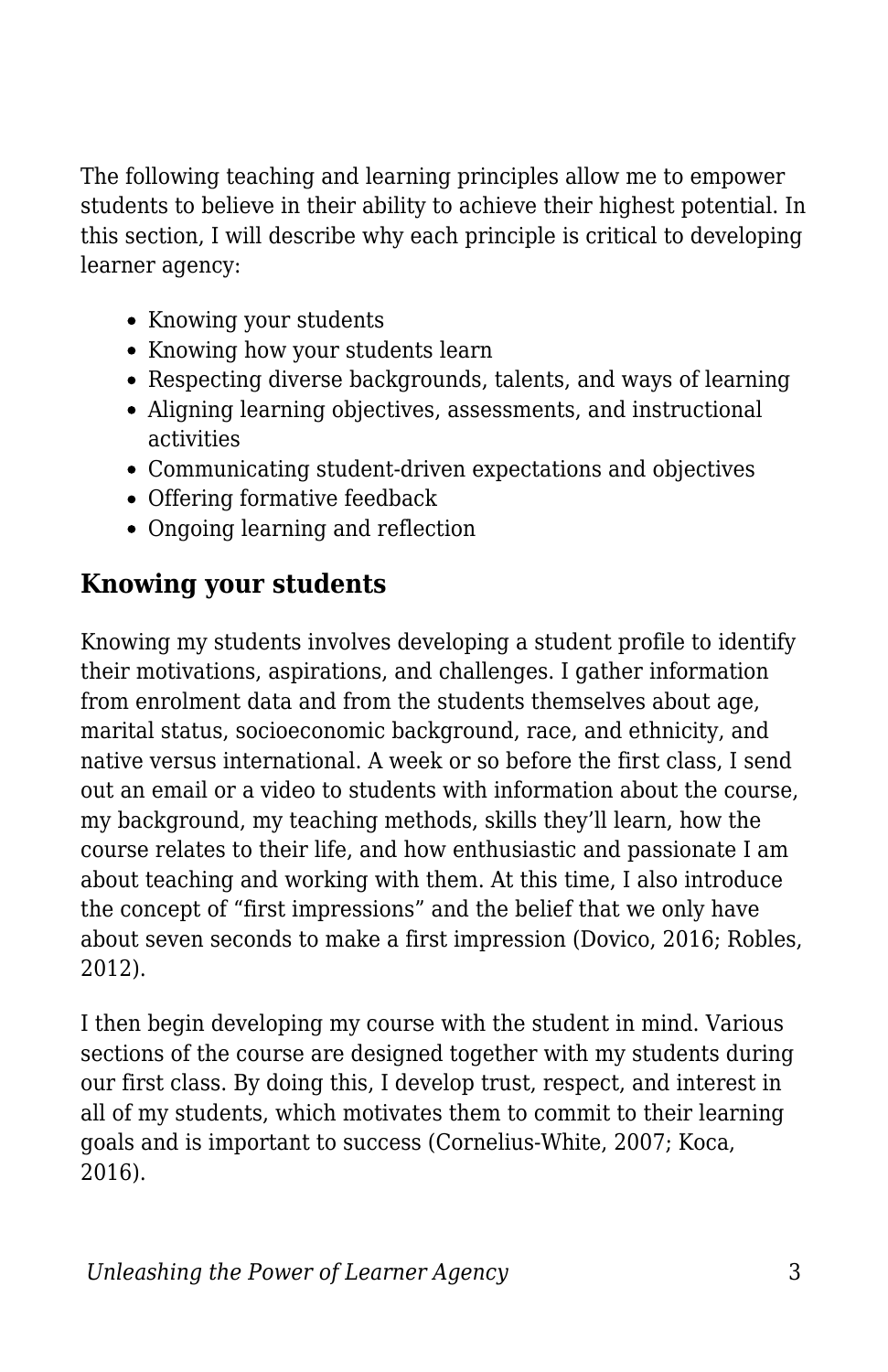A first-class icebreaker allows students to introduce themselves to others and practice the first impression experience in real time. Then we discuss how the perception of others aligns with their perception of themselves. At this time, we also discuss the importance of communication, values, cultures, and perceptions. This principle is useful in developing learner agency as students become motivated and committed to their learning because it's relevant to their own needs and goals.

### **Know how students learn**

Metacognition is the process of thinking about one's own thinking or awareness and management of one's own thoughts (Flavell,1979; Kuhn & Dean, 2004). One way in which students achieve metacognitive awareness is by practicing mindfulness meditation, which has been defined as the awareness that emerges from paying attention on purpose in a non-judgmental way (Kabat-Zinn, 2003). I also use mindfulness to help students become aware of their strengths and weaknesses, reflect on their thinking, and control their stress and anxiety.

People are born learners and have a need for agency, autonomy, and self-determination (Hase, 2016; Spence, 2001). However, understanding how one learns and thinks about one's own learning can help in becoming a more accomplished learner. In particular, metacognition can assist in recognising barriers to learning and pave the way to removing them. Teacher-centric learning that relies more on pedagogy can take agency and be a barrier to learning (Brandt, 2013) whereas more learner-centred approaches enable agency (see Chapter 1).

### **Respecting diverse backgrounds, talents and ways of learning**

Students bring to the classroom varied cultural backgrounds,

*Unleashing the Power of Learner Agency* 4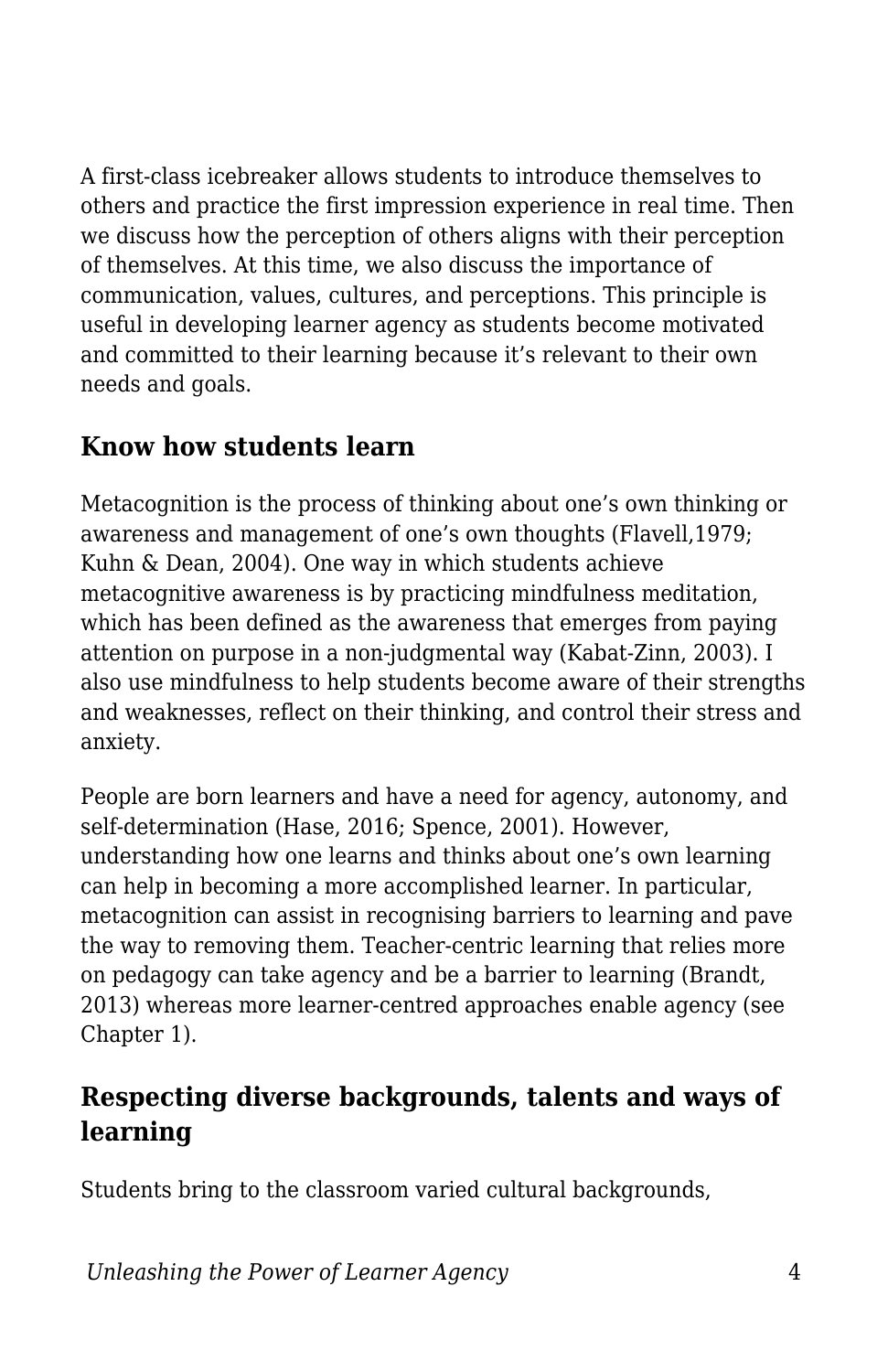knowledge, skills, and attitudes that impact how they learn, their selfefficacy for learning, and their learner agency. I try to design my learning processes to accommodate all types of learners from all backgrounds. One heutagogical approach that I use is that students select learning activities that fit the way they learn best. Thus, the learner is an active partner and has agency in determining the learning process with the teacher as a guide in recognition of individuality. In addition, we want to ensure that together we create a safe learning environment where everyone thrives by being aware of our individual differences (Velliaris, 2016).

### **Aligning learning objectives, assessments, and instructional activities**

Providing students with experiential and authentic learning activities allows students to become motivated to discover and construct knowledge and to develop a greater appreciation for the subject matter and longer content retention. Role playing and service learning are two authentic activities that students enjoy as they interact with other students and apply their own knowledge to real world situations (Coker, Heiser, Taylor, & Book, 2017; Ma, 2020).

### **Communicating expectations and objectives**

Teachers and students alike have personal expectations (Bacerra, 2012; Rubie-Davies, 2012). Awareness and sharing of these expectations are important in the learning partnership. This is especially true for my international students and first-generation students whose educational experiences may be different to mine and each other's.

### **Offering diverse methods of feedback**

Feedback is important to learning and growth (Voinea, 2018). Formative feedback helps promote learner agency. It enables students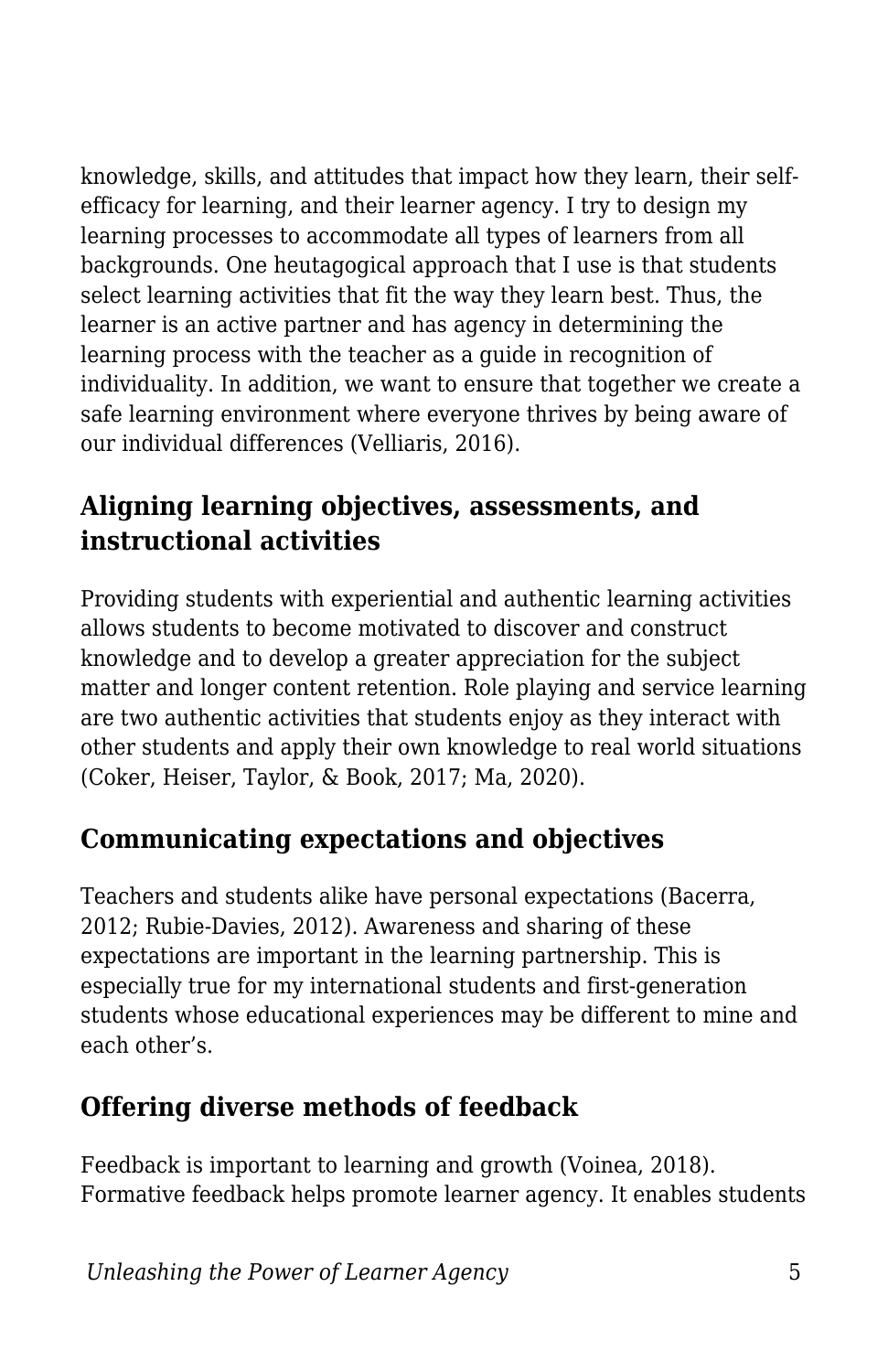to be in control of and to reflect on their learning, change behaviour where needed, and to develop persistence and resilience to finishing the work: skills they need to thrive in the real world. Feedback as assessment can be used as part of the learning process rather than an end in itself, with the learner as a partner (Hase and Kenyon, 2000; Hase, 2011).

### **Ongoing learning and reflection**

Reflective practice is intended to promote critical thinking. Students reflect on their learning and how it applies to the real world. By doing so, students become empowered to self-correct habits of mind as they may become evident during the reflection process. Reflective learning is equally important to teachers. As a reflective educator practitioner, I use evidence to continually evaluate and adapt to meet the needs of each student and of my own.

### **Strategies**

Next, I will share seven strategies I use to help my students become the designers of their own learning journeys. These strategies are summarised in Figure 1 below.

Figure 1

Seven Strategies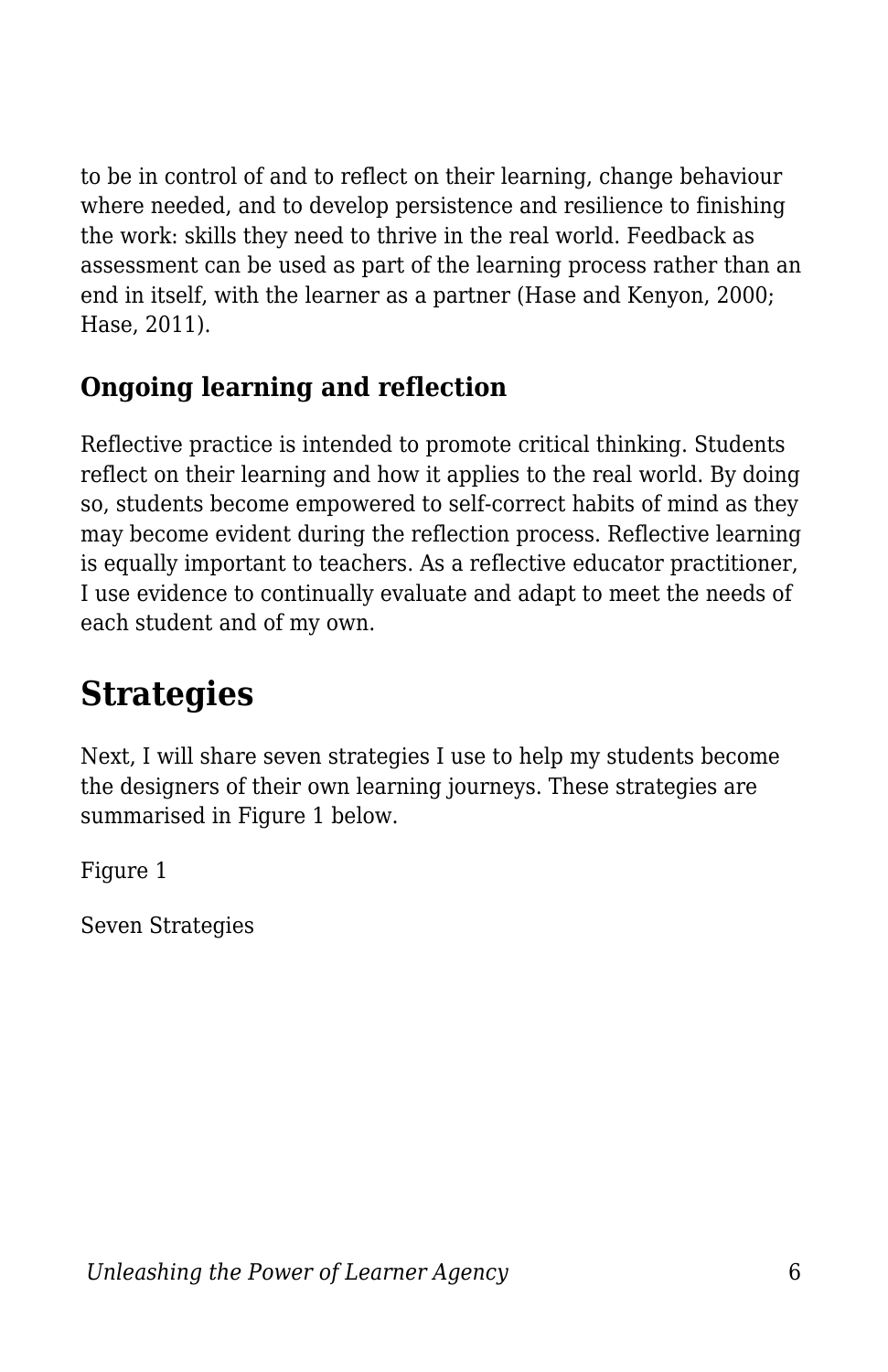

TLM - Transformative Learning Method by Val Margarit

### **Step 1: Mindfulness**

Students participating in mindfulness practice show a significant improvement in cognitive skills, social skills, and noncognitive skills (Bostic et al, 2015; Klingbeil et al, 2017; Campbell, 2013). Moreover, mindfulness helps with awareness, stress and anxiety decrease, and enhances resilience and self-control. Self-control empowers students to regulate their emotional, cognitive flexibility and to increase attention and focus on learning and completing a task (Eberth & Sedlmeier, 2012; Goyal Singh, et al, 2014).

**Class application**. Introducing the concept of mindfulness, I share my personal experience with it and include a video explaining its benefits. In groups, students research the topic further and present the findings to class. Each class begins with a few minutes of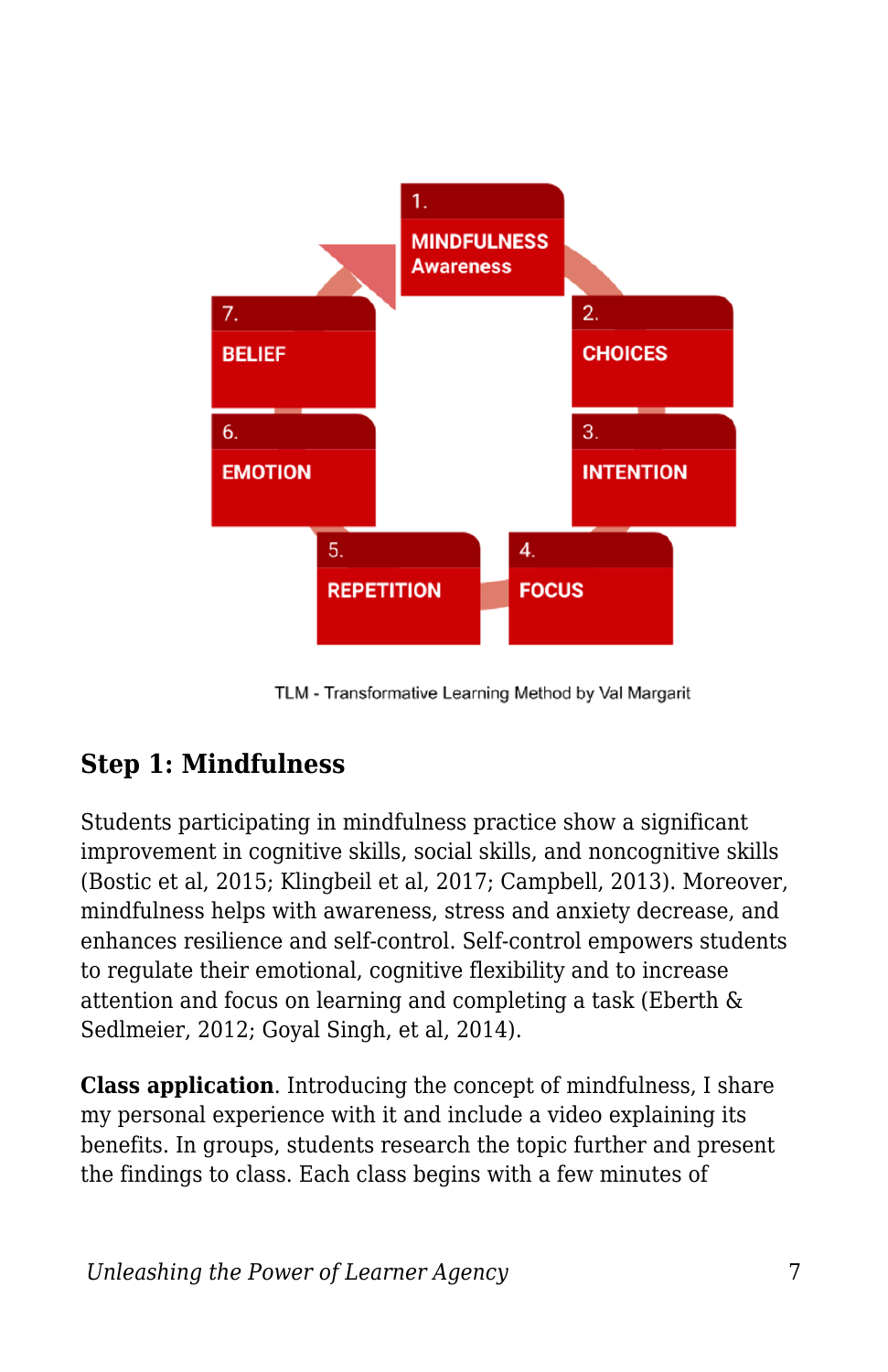mindfulness meditation, then we set an intention for class, and then finish the class with self-reflection journaling. These principles are supported by various theories including heutagogy, self-determined, and humanistic theories (Hase & Kenyon, 2000; Blaschke, 2012) Moreover, journaling about learning experience helps in growth development, critical thinking, focus, and clarity. Through the assignment, students have felt a sense of empowerment and control over their lives.

Student C reflected:

I had an amazing experience in this class, it encouraged me to meditate every day. Especially during this pandemic, I started doing spiritual meditation which helped release and settle my thoughts and emotions, relaxes my nervous system, and helps my body unwind from stress also helped to let go of the past and sink in peace which helped me realize who you really are.

### **Step 2. Choice**

Students become engaged in their learning if they perceive that they have choices, which creates a sense of autonomy, and competence. Students learn about conscious choices that are directly related to their own interests, which increases student success (Blaschke and Hase, 2015). It is always my goal to empower all students to take action and to be in charge of their learning, of making conscious choices, and reflecting on their progress, adjusting and adapting.

**Class application.** Create a vision for the course with your students. Have a conversation about learning outcomes, why they are important, and how to achieve them. Ask students about the skills they need to thrive in the real world and then point out how the course assignment choices will help them learn and practice those skills. My philosophy is, if it's not applicable and useful in the real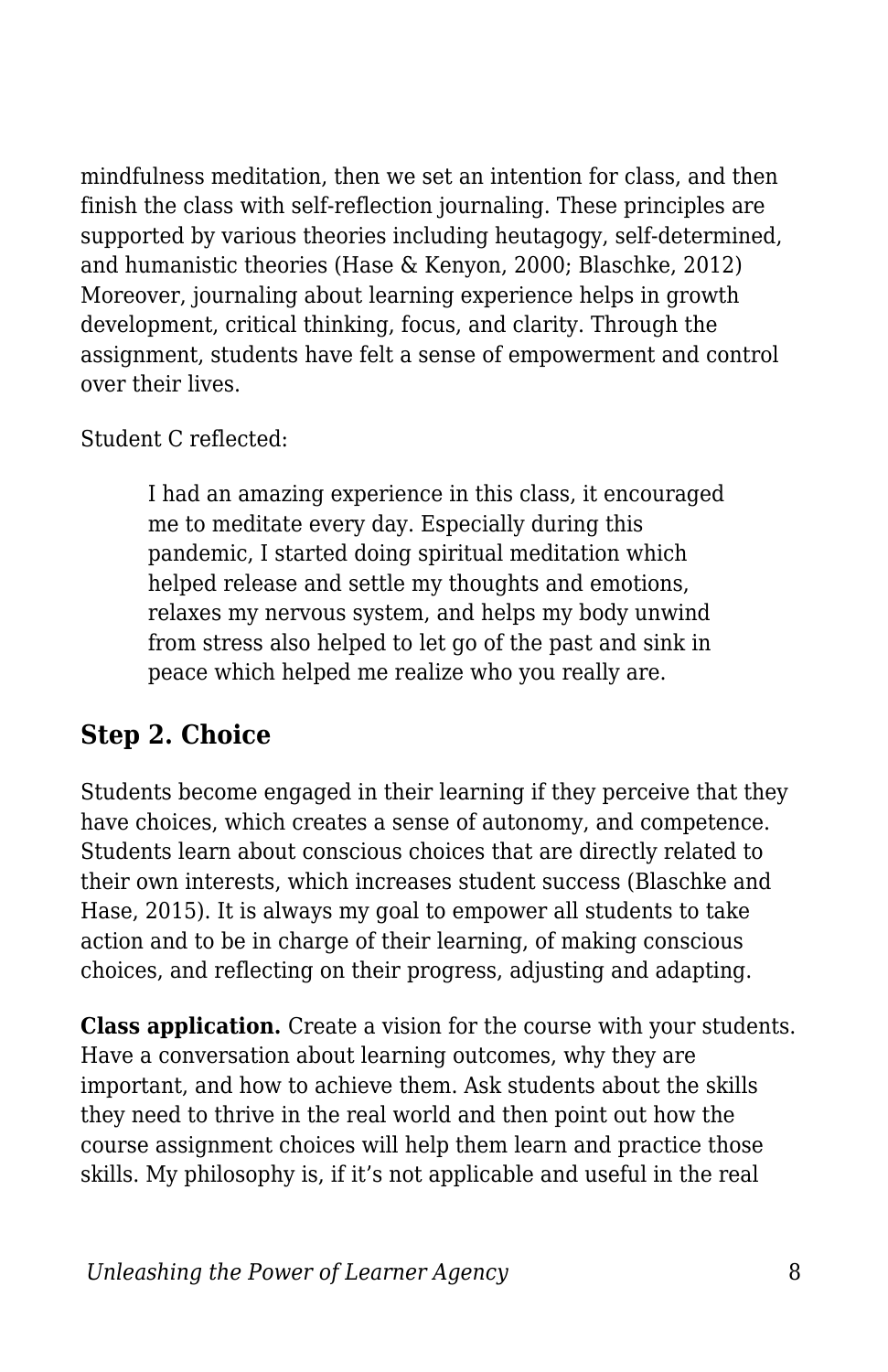world then it's not worth teaching it'. Giving choices and autonomy over their learning seems to help students unleash their learner agency.

### **Step 3: Intention**

Choice is empowering and requires students to be intentional. I take a co-leader or facilitator role in this learning journey, ready to support, explain, guide, motivate, empower, and inspire students to stay focused on their goals and develop the skills necessary to achieve them (Hase, 2017). Self-control over learning enables learner agency.

**Class application.** I work with students to identify what we need to learn, why, how, and what methods of assessment we should use. Each class starts with identifying objectives for the session. Students are aware, engaged, motivated, responsible and accountable in this process because they realize it is about them and their future, and their success is relative to the effort they put in. The primary questions are: what are we going to learn today, how, and why?

### **Step 4: Focus**

Mindfulness concerns being present and observing one's own thoughts. Focus involves paying attention and training the mind to focus on an intention or goal and to ignore distractions. So, training the mind to focus is one of the most important skills students need to achieve success in school and at work. I often ask students "who will you be at the end of the class?" Students learn about the setting, planning, measuring and completing goals. As student R said:

Four weeks ago, I was sluggish and unmotivated. Now I feel empowered and have a more peaceful mind because I've taken the time to focus on controlling what I can control and not feeling that I have to change or fix everything. I am most proud of relaxing my mind. I had a lot of anxiety and chose to ignore it and it only got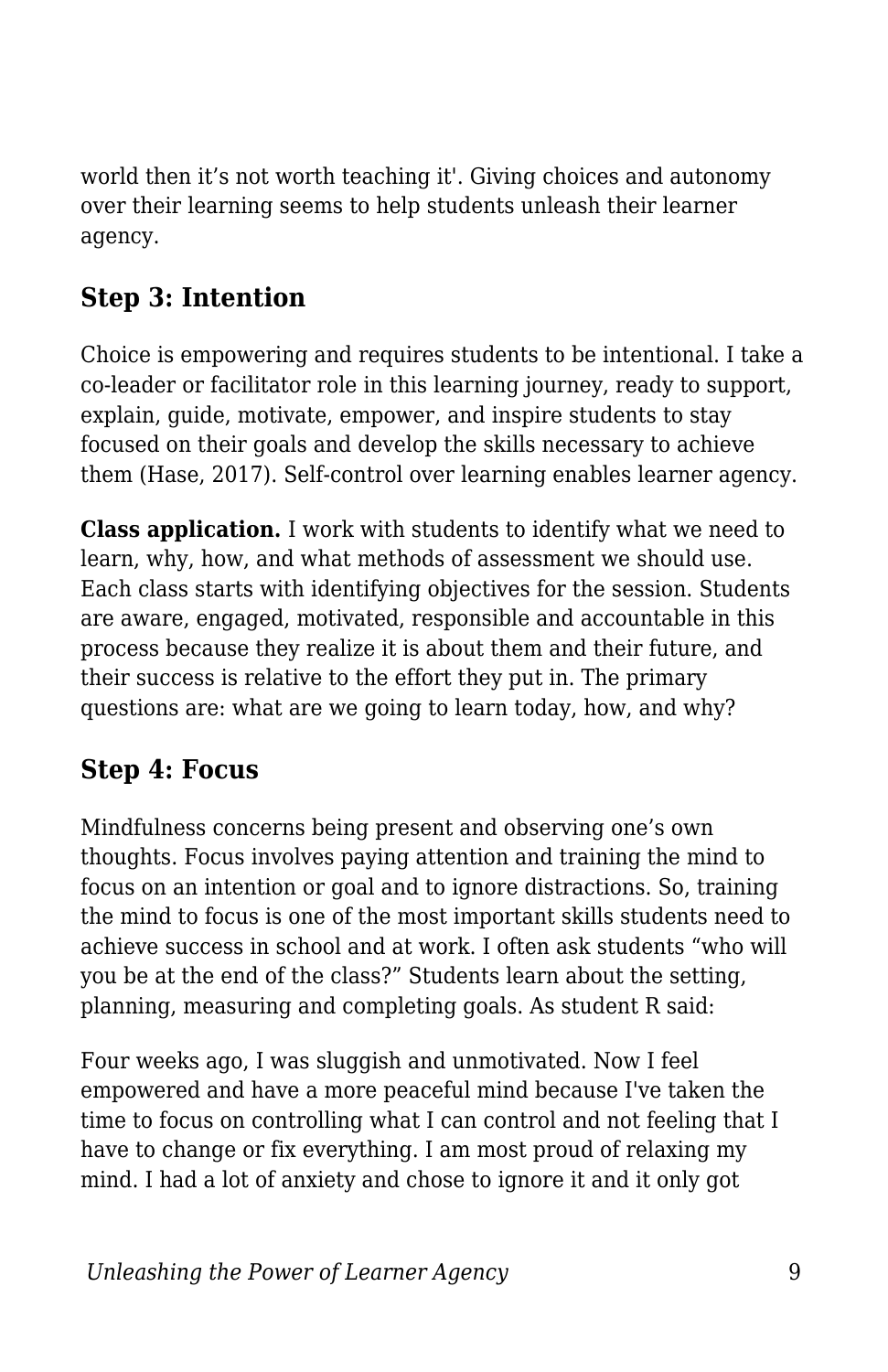worse. I am proud to say that I don't have anxiety as I did before. The skills I learned in this class with Professor Val will help me be successful in life: Meditating, Confidence, Positive thinking, Resilience, Focus. Professor Val has taught me how to control and train the mind to focus on goals I want to accomplish and not worry about things I cannot control. I feel empowered. It's a great feeling.

**Class application**. We begin by having a conversation about why it's important to train the mind and the brain to focus on what we want to achieve. I use the example of smart phones, addiction to smartphones is related to psychological and physiological health issues (De-Sola Gutiérrez, Rodríguez de Fonseca, and Rubio, 2016; Boumosleh & Jaalouk, 2017). We discuss stress, anxiety, depression, and inability to control emotions, all because of the inability to stay away from the phone and focus on the goal at hand. We agreed to collect all of our phones at the beginning of class and to take a tech break every 30 minutes for 5 minutes. I teach my students to focus all their attention on breathing and to count to ten. Every time the mind wanders (check email, check phone, where is my key?), they have to start over again until they are able to count to ten. I share several focus and productivity apps such as Stay Focused, a productivity extension for Google Chrome that helps us stay 'focused' on our work; TimeStats and RescueTime shows where we've been online and how we spend our time.

#### **Step 5. Repetition**

Do you remember a moment when you scored a perfect 10 on a test, learned to drive, or passed a difficult exam? Our performance improves when we practice over and over especially at various intervals of time (Kang, 2016). Repetition is of vital importance to the learning process. It is through repetition that we make the unfamiliar familiar. For instance, reading books on how to drive a car, or public speaking, time management, diets, mathematics, running, or any other academic or physical skills will not teach students how to do any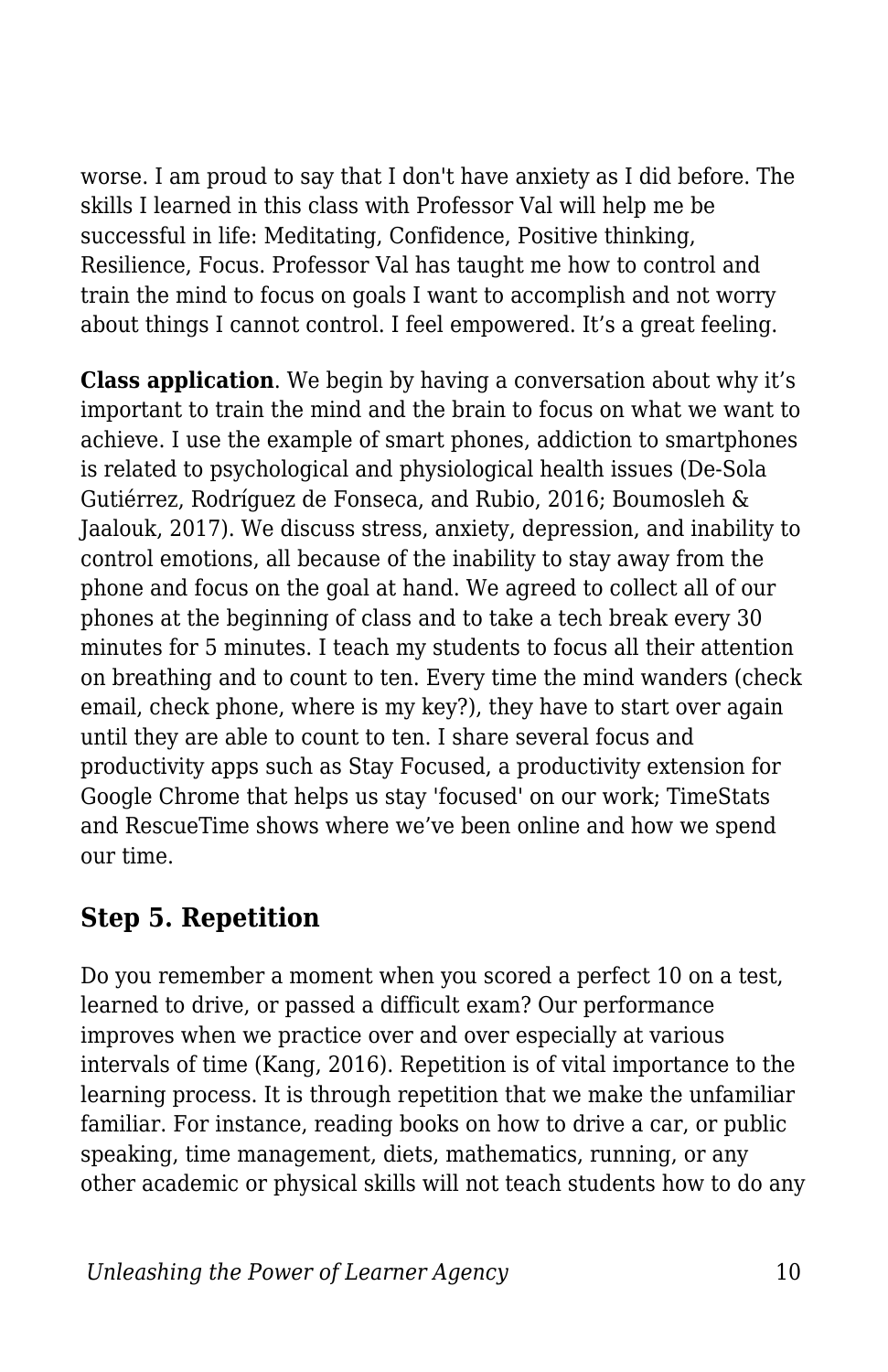of these skills successfully unless they take action and begin to practice them. It is through repetition that they learn and improve performing any skills. As the old adage reminds us, 'practice makes it perfect.'

**Class application**. I tell students that the secret to successful learning is repetition and perseverance. To learn a new skill or habit, we need to repeat the behaviour until it becomes natural. This is achieved by using different learning methods to cover the same skill such as discovery learning, flipped classroom technique, and experiential learning and assessment. Here are several ways I use repetition to make sure students remember what they've learned and continue to practice the skills and attitudes they need in the real world:

- 1. At the beginning of class, we recall what we covered in the previous class. Each student shares at least three 'aha moments' or 'takeaway points.'
- 2. At the end of each class, students write in their reflection journals about how they spent their time, what they learned, and how it's connected to their learning objectives, academic goals, and life in general.
- 3. Every Friday, we have a chapter review. In groups, students discuss their weekly learning and growth. Then one student per group shares her or his combined learning.
- 4. Students have a weekly guided journal assignment that asks to answer open-ended questions about their learning experience, suggestions for improvement, and what as a class we should do differently the following week in order to improve and thrive.
- 5. Throughout the semester, students are asked to recall what skills they have been cultivating and how they assess their performance. These skills are first discussed at the beginning of the course to increase awareness of the skills they need in school, work, and life.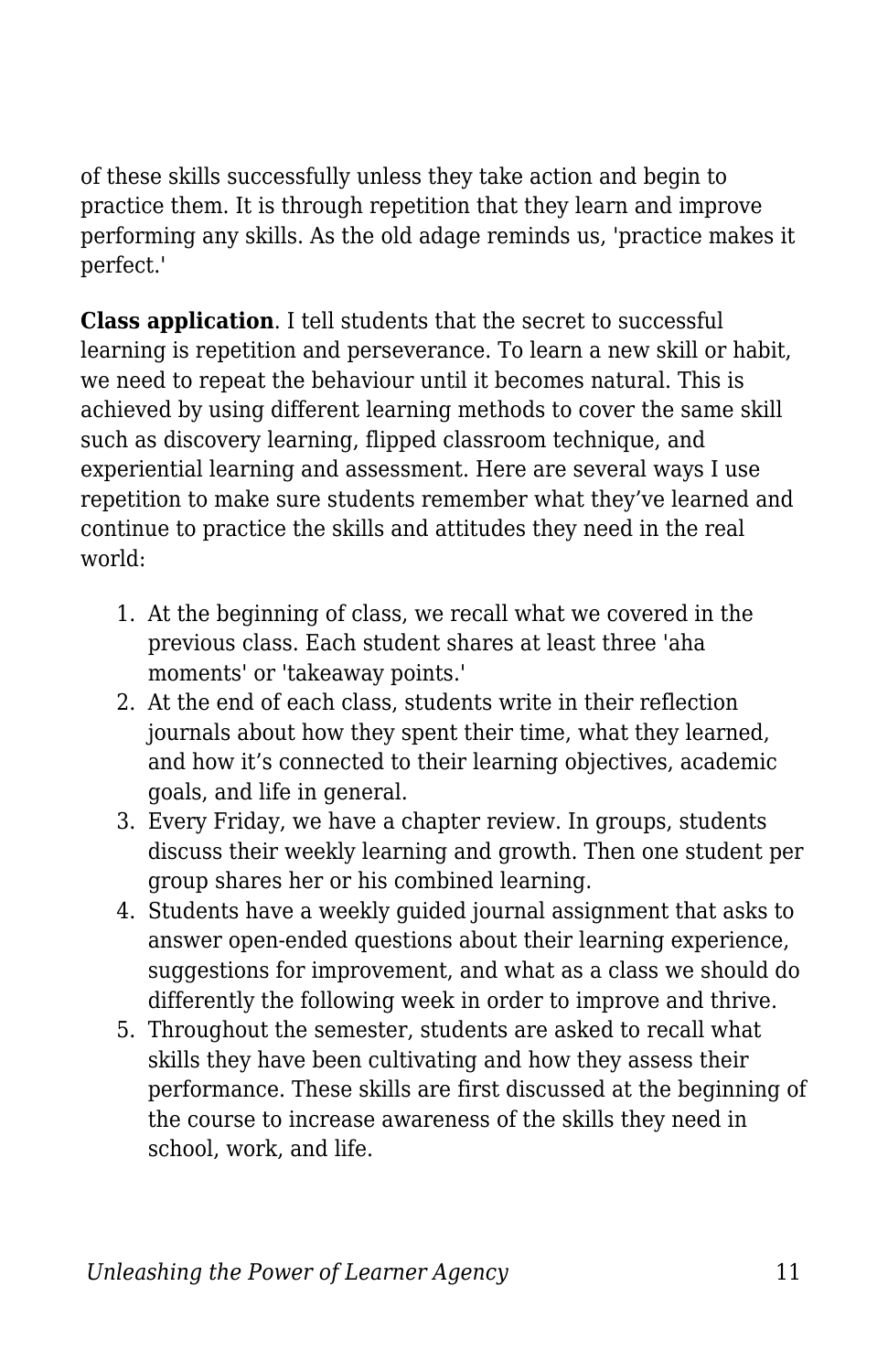As student I reflected:

I feel empowered and educated because being able to talk about how socialization is important in our society makes me learn more about human behaviour and in the future became a much better global citizen. For example, it's important to socialize people from a young age to learn skills like respect, teamwork, and being able to communicate with others. It is through practice and repetition that I was able to polish these skills, which would help me achieve success in life.

### **Step 6: Emotion**

Students will commit to projects that are meaningful and are related to their own lives. Creating positive emotion by design may seem difficult at first. However, with practice, it will become easier, and they learn to control how they feel. For example, many students lack self-confidence, self-esteem, and time management skills, all of which they need to survive and thrive in the real world. Practicing mindfulness teaches them about why they feel as they do and how to overcome and replace negative habits of mind with positive thoughts. This exercise emphasises the theory of self-determined learning by having students take agency in controlling their choices and decisions and to feel a sense of autonomy and confidence. The goals students choose to focus on are meaningful, so there is an emotional connection which increases their self-belief about their ability to perform a task that they perceive as difficult or impossible to do.

**Class application.** Ask students to share their passions, dreams and goals, then together co-design activities and assignments that they will commit to taking on. Next help them plan, measure, and adjust their goals and create small milestones to show their progress and celebrate success. This step will increase confidence, courage, and self-efficacy.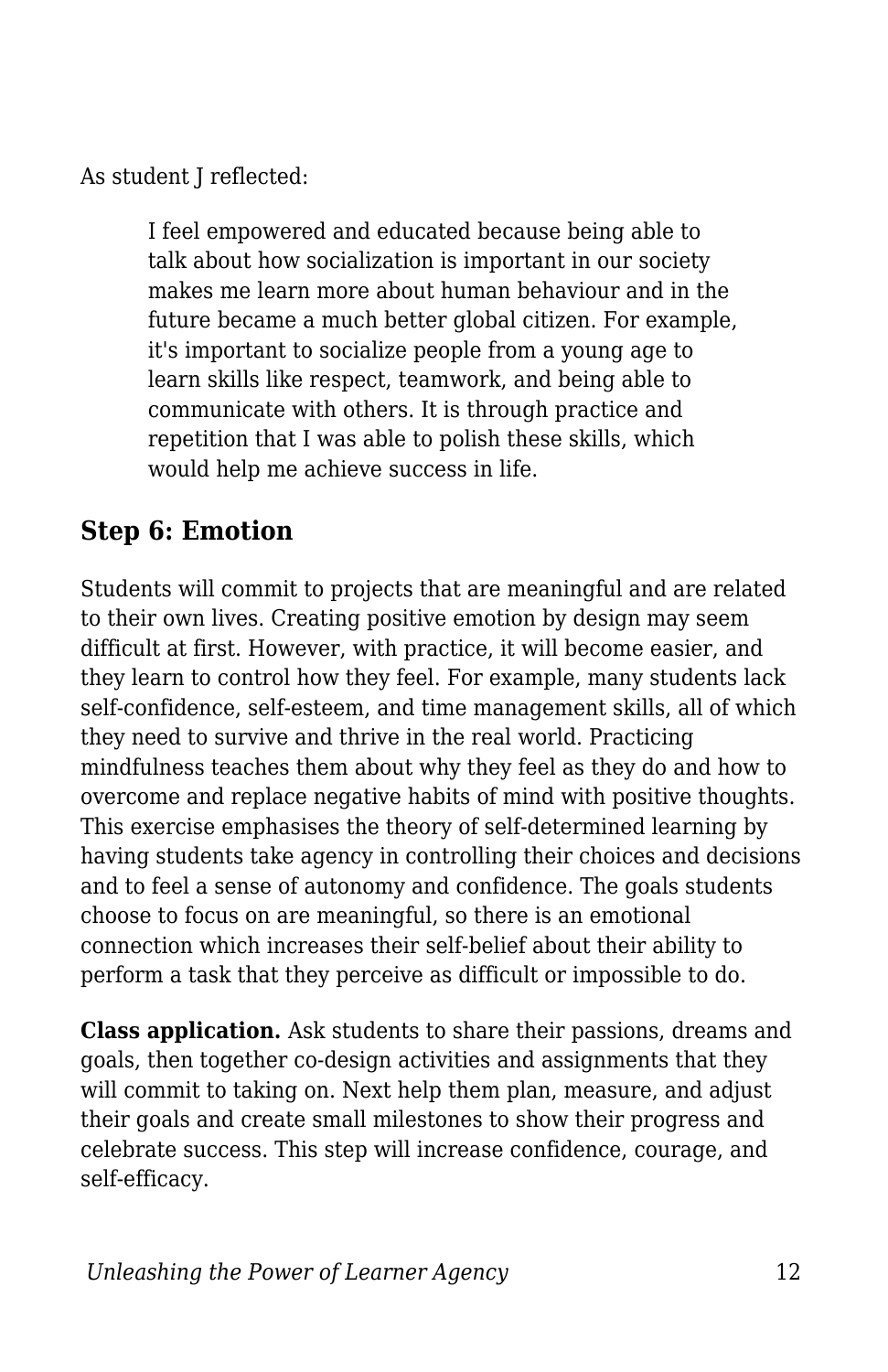#### **Step 7: Belief and reflection**

The benefits of reflecting on one's work are transformational and widely known (Isaacson & Fujita, 2006). For example, at the beginning of class, students write in their journals by redirecting the mind to focus intentionally on the class's goals, and at the end of the class students journal about what they learned, new ideas, and any questions they have. According to Schön (1983), this reflective practice supports students in becoming lifelong learners, as "when a practitioner becomes a researcher into his practice, he engages in a continuing process of self-education" (p. 299).

**Class application.** Challenging learning activities and critical thinking assignments help build awareness, self-efficacy, courage, confidence, and communication skills, as well as habits of mind, attitudes, and behaviours necessary to reach their potential. As we conclude the course, students have a choice whether to share their journaling experience and personal growth as part of their final project. Most of the students do so since they are proud of their transformation and eager to share with everyone.

As student B reflected:

Four weeks ago, I remember being so shy I would not like to talk in front of everyone because I would think that whatever I might say or ask might be dumb, but Professor Val, made me feel otherwise. The second day of class I came in wearing heels and that was the first time I would come to class wearing heels and you made me start feeling confident enough to do that. The first skill that I've learned is self-control. I will need this in everyday life because instead of talking back or always trying to be right sometimes it is always good to be mature and have self-control. The second skill I've learned is critical thinking. This skill will help me achieve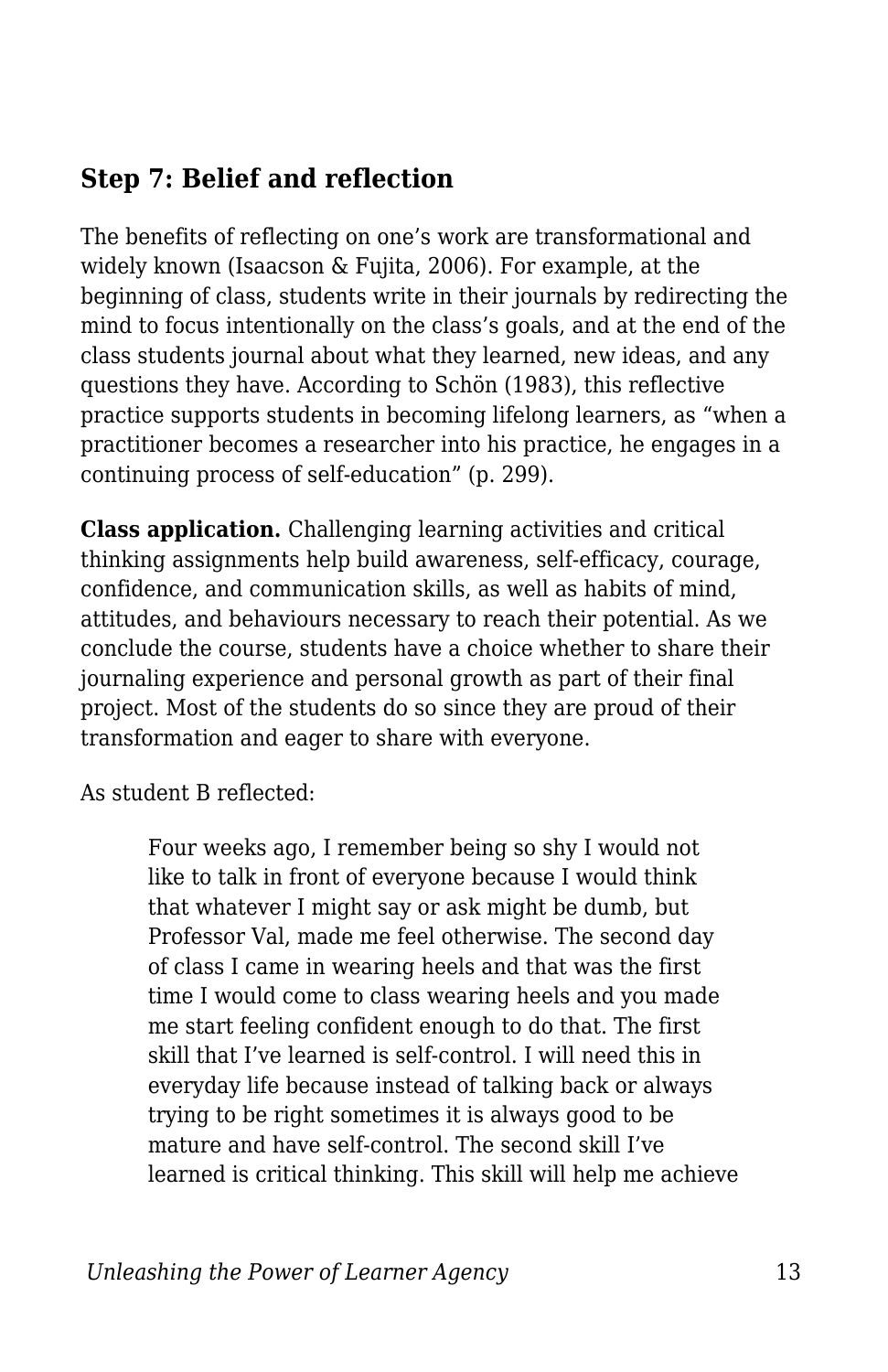things in life because instead of thinking quickly I can take the time to examine and think deeper about things in the near future. The last skill I've learned is being strong-minded. This will help me be successful in life because I will not let anyone influence me the way that I feel or think.

### **Conclusion**

Educators have a unique opportunity to design learning environments that prepare people for a future requiring a diverse range of student abilities and needs. Carefully designed assignments encourage students to expand their awareness, to control their choices, and to be responsible for their learning outcomes – to have agency over their learning. Educators can implement diverse learning principles and methods that align with students' interests and motivation and challenge students to question cultural assumptions and beliefs about their ability and hidden potential. Educators must be knowledgeable of the brain's neuroplasticity and its effects on learning and how to use it to help students reprogram old beliefs with new ones that support growth and achievement. Our unpredictable world needs proactive, self-directed people with the skills to survive, adjust, and thrive in diverse environments.

### **References**

- Becerra, D. (2012). Perceptions of educational barriers affecting the academic achievement of Latino K-12 students. *Children & Schools, 34*, 167-177. doi:10.1093/cs/cds001
- Balfanz, R., & Byrnes, V. (2012). The importance of being in school: A report on absenteeism in the nation's public schools. *Education Digest: Essential Readings Condensed for Quick Review*, 78(2), 4-9.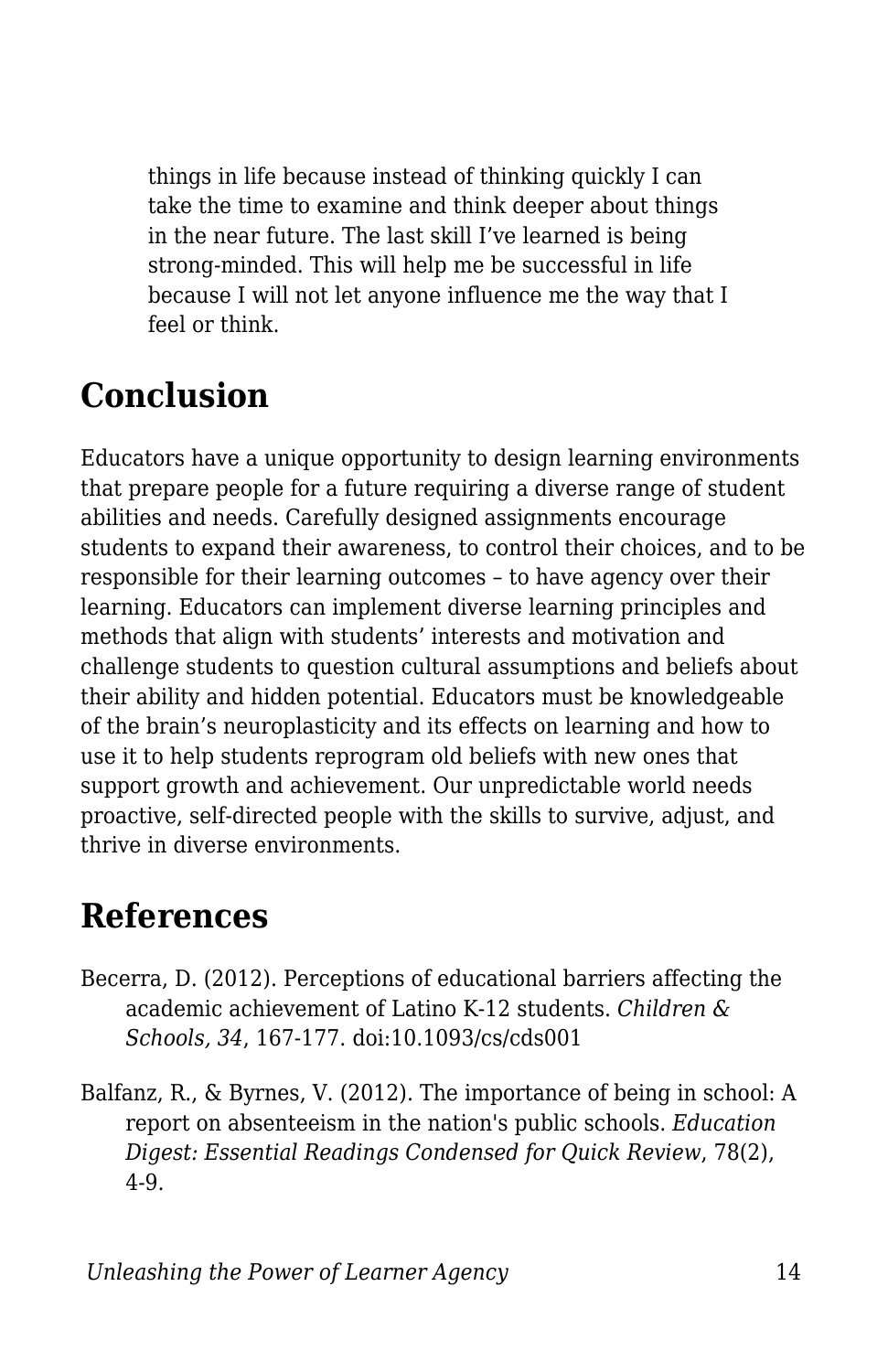- Blaschke, L.M.. (2012). Heutagogy and lifelong learning: A review of heutagogical practice and self-determined learning*. International Review of Research in Open and Distance Learning*. *13*, 56-71. doi: 10.19173/irrodl.v13i1.1076.
- Blaschke, L.M., & Hase, S. (2015). Heutagogy: A holistic framework for creating 21st century self-determined learners. In M.M. Kinshuk & B.Gros (Eds.), *The future of ubiquitous learning: Learning designs for emerging pedagogies*. Springer Verlag.
- Boumosleh J.M, & Jaalouk D. (2017). Depression, anxiety, and smartphone addiction in university students- a cross-sectional study. *PLos ONE.* 12(8):e0182239.
- Brandt, B.A. (2013). The learner's perspective. In S. Hase, & C. Kenyon (Eds.), *Self-determined learning: Heutagogy in action* (99-116). Bloomsbury Academic.
- Brunello, G., & Schlotter, M. (2010). *The effect of noncognitive skills and personality traits on labour market outcomes*. http://www.epis.pt/downloads/dest\_15\_10\_2010.pdf
- Bostic, J. Q., Nevarez, M. D., Potter, M. P., Prince, J. B., Benningfield, M. M., & Aguirre, B. A. (2015). Being present at school: Implementing mindfulness in schools. *Child & Adolescent Psychiatric Clinics, 24,* 245-259.

Campbell, E. (2013). *Research round-up: Mindfulness in schools.*

- Coker, J. S., Heiser, E., Taylor, L., & Book, C. (2017). Impacts of experiential learning depth and breadth on student outcomes. *Journal of Experiential Education, 40*(1), 5–23. https://doi.org/10.1177/1053825916678265
- Cornelius-White, J. (2007). Learner-centred teacher-student relationships are effective: A meta-analysis. *Review of*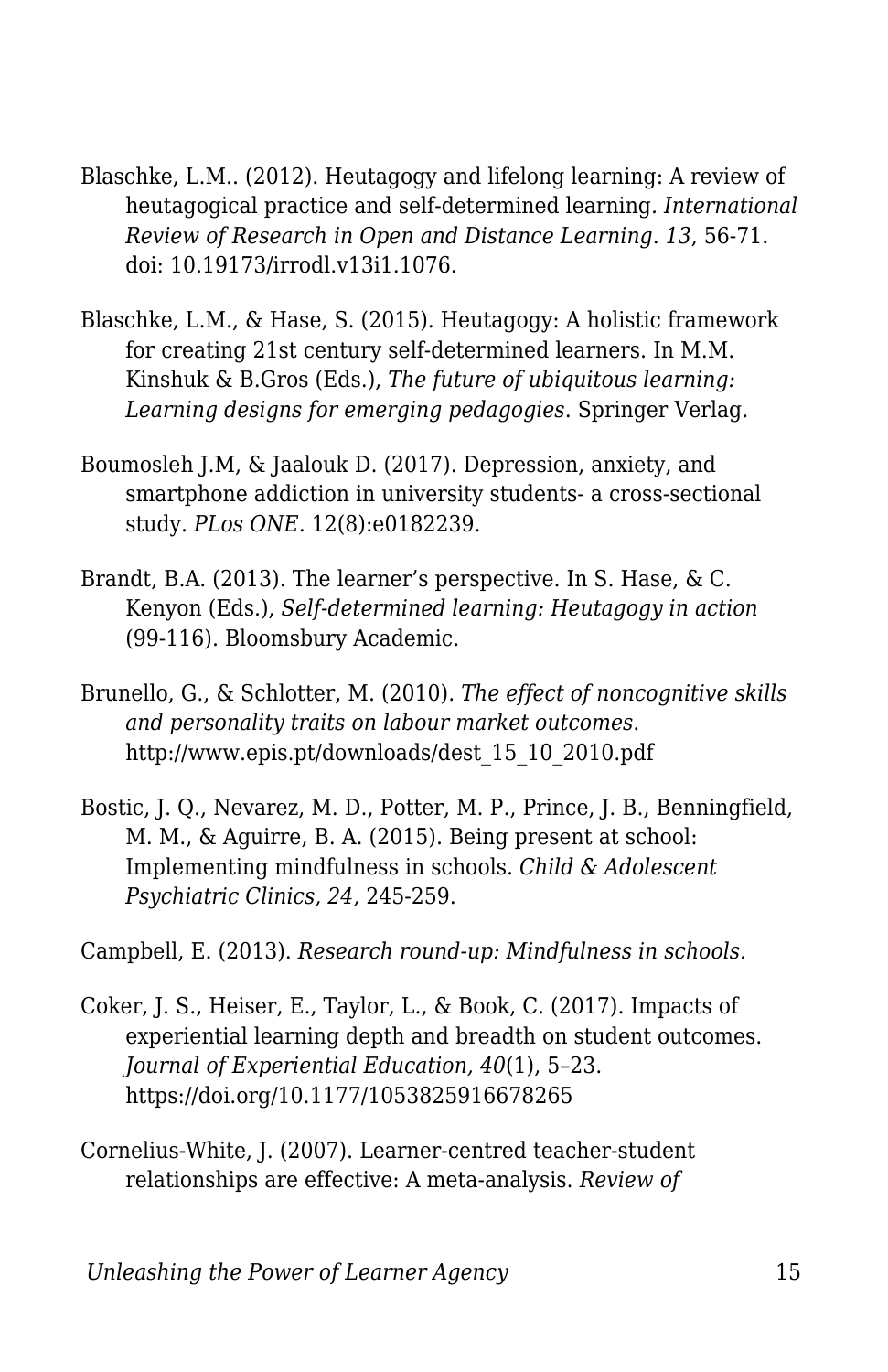*Educational Research*, 77(1), 113-143. doi:10: 3102/0034655430298563.

- De-Sola Gutiérrez, J., Rodríguez de Fonseca, F., & Rubio, G. (2016). Cell-phone addiction: A review*. Front Psychiatr*y*, 7*, 175.
- Duckworth, A. L., & Yeager, D. S. (2015). Measurement matters: Assessing personal qualities other than cognitive ability for educational purposes. *Educational Researcher, 44*(4), 237–251.
- Dovico, A. (2016). Making a S.P.E.C.I.A.L. first impression. *Phi Delta Kappa, 98*(3), 55–59. https://doi.org/10.1177/0031721716677263
- Dweck, C.S. (2008). *Mindset: The new psychology of success*. Random House.
- Eberth, J., & Sedlmeier P. (2012). The effects of mindfulness meditation: A meta-analysis. *Mindfulness, 3*(3), 174–189.
- Ehlers, U.D., & Kellermann, S.A. (2019). *Future skills: The future of learning and higher education*. Results of the International Future Skills Delphi Survey. Karlsruhe.
- Flavell, J.H. (1979). Metacognition and cognitive monitoring: A new area of cognitive- developmental inquiry. *American Psychologist, 34*(10) doi:[10.1037/0003-066X.34.10.906](http://dx.doi.org/10.1037/0003-066X.34.10.906).
- Goyal Singh, et al, 2014. .Meditation Programs for Psychological Stress and Well-being: A Systematic Review and Meta-analysis. *JAMA Intern Med.* 2014;174(3):357–368. doi:10.1001/jamainternmed.2013.13018
- Hase, S. (2014). Skills for the learner and learning leader in the 21st century. In L.M. Blaschke, C. Kenyon, & S. Hase (Eds.), *Experiences in self-determined learning*, (98-107). Amazon. [https://edtechbooks.org/-Kzdo](https://uol.de/coer/announcements/free-oer-now-available-experiences-in-self-determined-learning/)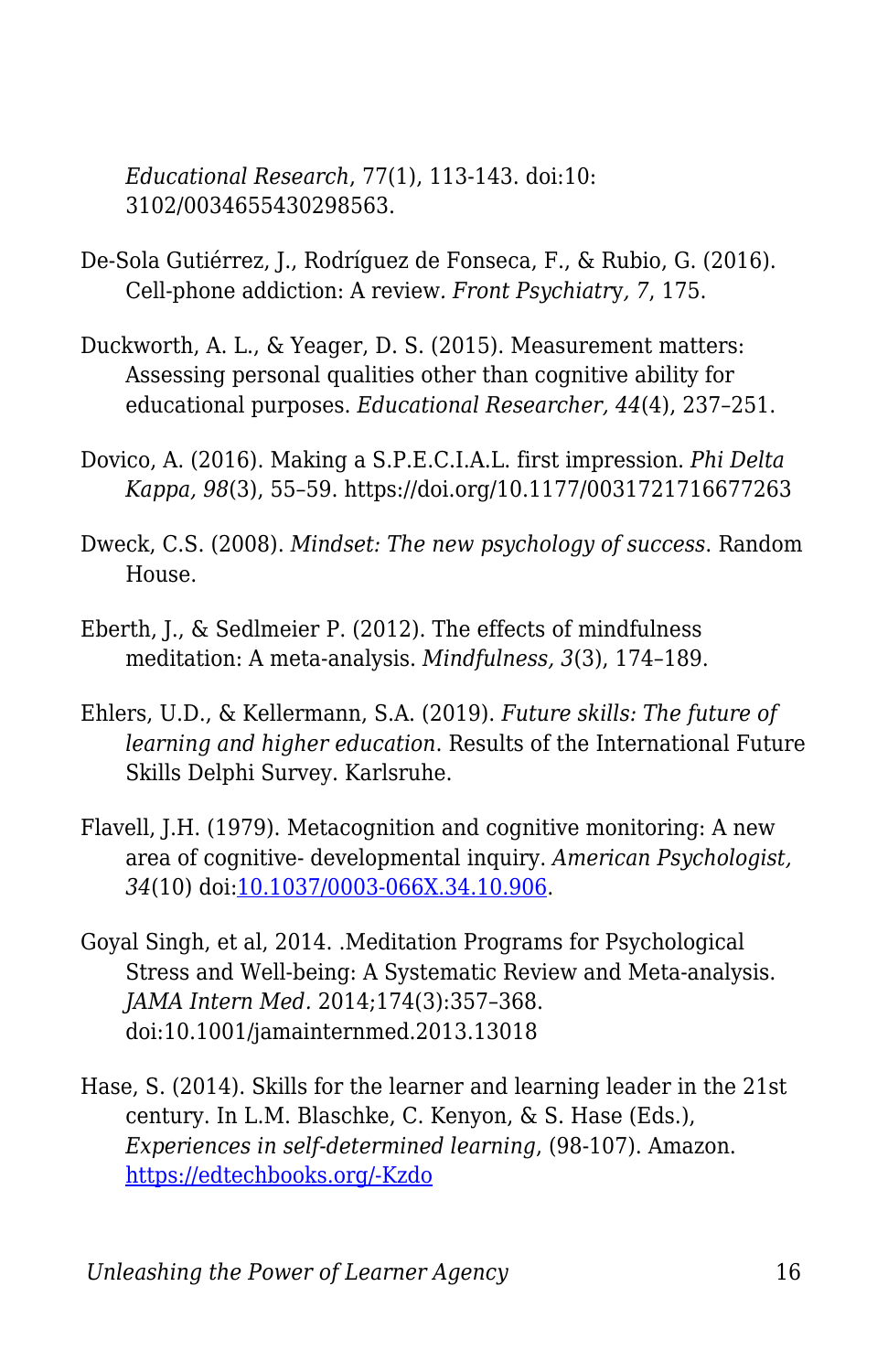Hase, S. (2017). Four characteristics of learning leaders. *TeachThought.* [www.teachthought.com/pedagogy/4-characteristics-learning-lead](http://www.teachthought.com/pedagogy/4-characteristics-learning-leaders/) [ers/](http://www.teachthought.com/pedagogy/4-characteristics-learning-leaders/)

- Hase, S., & Kenyon, C. (2000). From andragogy to heutagogy. *UltiBase*
- Hase, S. (2011). Learner defined curriculum: Heutagogy and action learning in vocational training. Southern Institute of Technology Journal of Applied Research, 1-10
- Isaacson, R. M., & Fujita, F. (2006). [Metacognitive knowledge](https://cdn.vanderbilt.edu/vu-wp0/wp-content/uploads/sites/59/2010/06/27125856/Isaacson2007Meta.pdf) [monitoring and self-regulated learning: Academic success and](https://cdn.vanderbilt.edu/vu-wp0/wp-content/uploads/sites/59/2010/06/27125856/Isaacson2007Meta.pdf) [reflections on learning.](https://cdn.vanderbilt.edu/vu-wp0/wp-content/uploads/sites/59/2010/06/27125856/Isaacson2007Meta.pdf) *Journal of the Scholarship of Teaching and Learning*, *6*, 39-55.
- Kabat-Zinn, J. (2003). Mindfulness-based interventions in context: Past, present, and future. *Clinical Psychology: Science and Practice, 10*(2), 144–156. [https://edtechbooks.org/-puXg](https://psycnet.apa.org/doi/10.1093/clipsy.bpg016)
- Kang, S.H.K. (2016). Spaced repetition promotes efficient and effective learning: Policy implications for instruction. *Policy Insights from the Behavioral and Brain Sciences.;3*(1):12-19. doi:10.1177/2372732215624708
- Klingbeil, D. A., Renshaw, T. L., Willenbrink, J. B., Copek, R. A., Chan, K. T., Haddock, A., & Clifton, J. (2017). Mindfulness-based interventions with youth: A comprehensive meta-analysis of group-design studies. *Journal of School Psychology, 63*, 77-103. doi: 10.1016/j.jsp.2017.03.006
- Kuhn, D., & Dean, D., Jr. (2004). Metacognition: A bridge between cognitive psychology and educational practice. *Theory into Practice, 43*(4), 4268-273. doi[:10.1207/s15430421tip4304\\_4](http://dx.doi.org/10.1207/s15430421tip4304_4)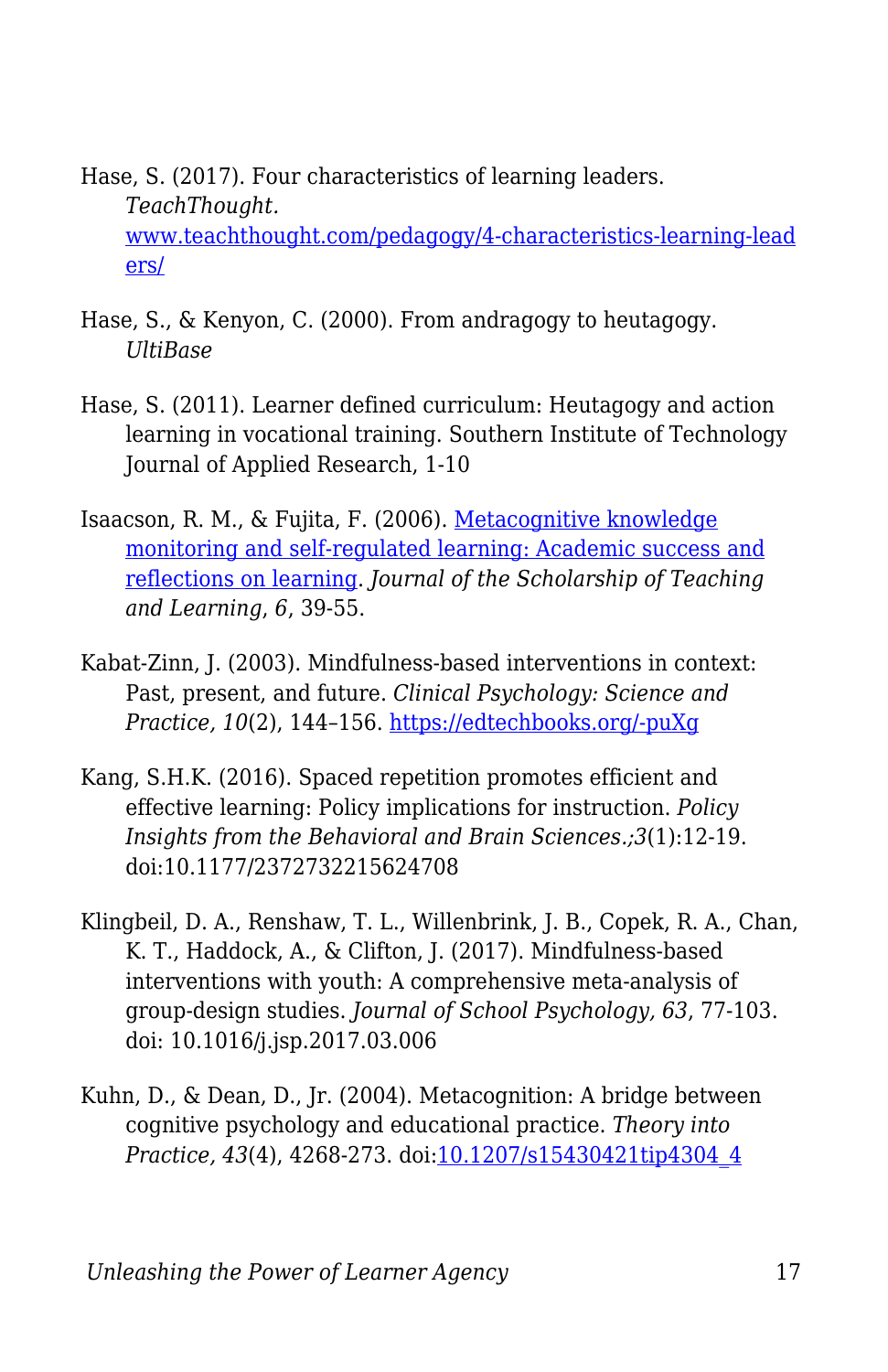- Koca, F. (2016). Motivation to learn and teacher-student relationships. *Journal of International Education and Leadership, 6*(2), 1-20.
- Levin, H. M. (2012). More than just test scores. *Prospects: The Quarterly Review of Comparative Education, 42*(3), 269–284.
- Ma, Z.F. (2020). Role play as a teaching method to improve student learning experience of a bachelor's degree programme in a transnational context: an action research study. Compass: Journal of Learning and Teaching. 13. 10.21100/compass.v13i1.1035.
- Mezirow, J. (2000). *Transformative dimensions of adult learning*. John Wiley and Sons.
- Robles, M. M. (2012). Executive perceptions of the top 10 soft skills needed in today's workplace. *Business Communication Quarterly, 75*(4), 453–465. https://doi.org/10.1177/1080569912460400
- Rubie-Davies, C. (2012). Teacher expectations and perceptions of student attributes: Is there a relationship? *British Journal of Educational Psychology*, *80*, 121-135.
- Schön, D.A. (1983). *The reflective practitioner: How professionals think in action*. Basic Books, Inc.
- Spence, L.D. (2001) The Case Against Teaching, Change. *The Magazine of Higher Learning*, 33(6), 10-19, DOI: [10.1080/00091380109601822](https://doi.org/10.1080/00091380109601822)
- Velliaris, D. M. (2016). Culturally Responsive Pathway Pedagogues: Respecting the Intricacies of Student Diversity in the Classroom. In González, K., & Frumkin, R. (Eds.), *Handbook of Research on Effective Communication in Culturally Diverse Classrooms* (pp. 18-38). IGI Global. [https://edtechbooks.org/-aqVW](https://edtechbooks.org/up/about:blank)

Voinea, L. (2018). Formative assessment as assessment for learning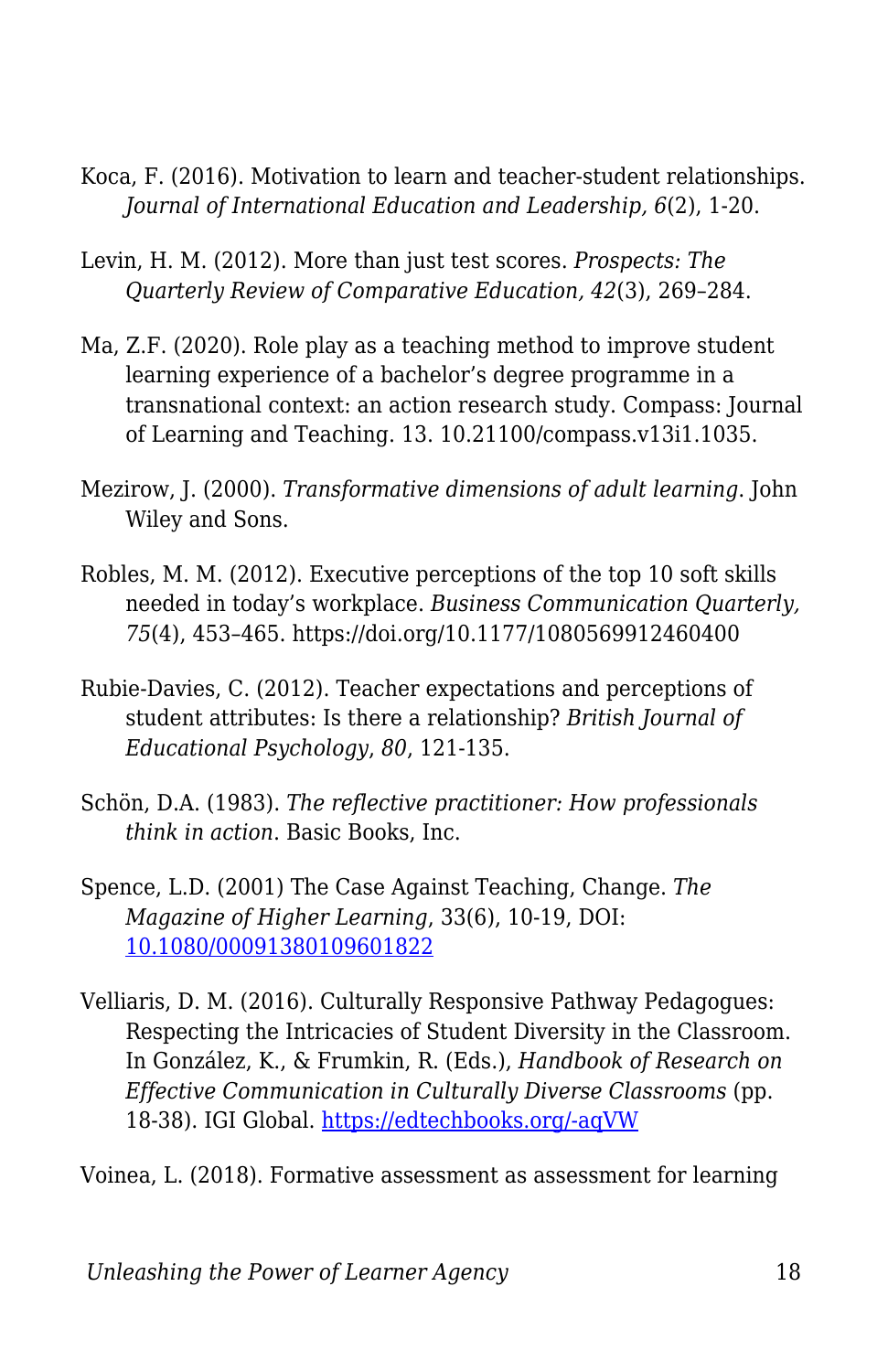development. *Revista de Pedagogie - Journal of Pedagogy*. LXVI. 7-23. 10.26755/RevPed/2018.1/7.

World Economic Forum. (2016). *The future of jobs: Employment, skills, and workforce strategy for the fourth industrial revolution*. [https://edtechbooks.org/-UmG.](http://www3.weforum.org/docs/WEF_Future_of_Jobs.pdf)